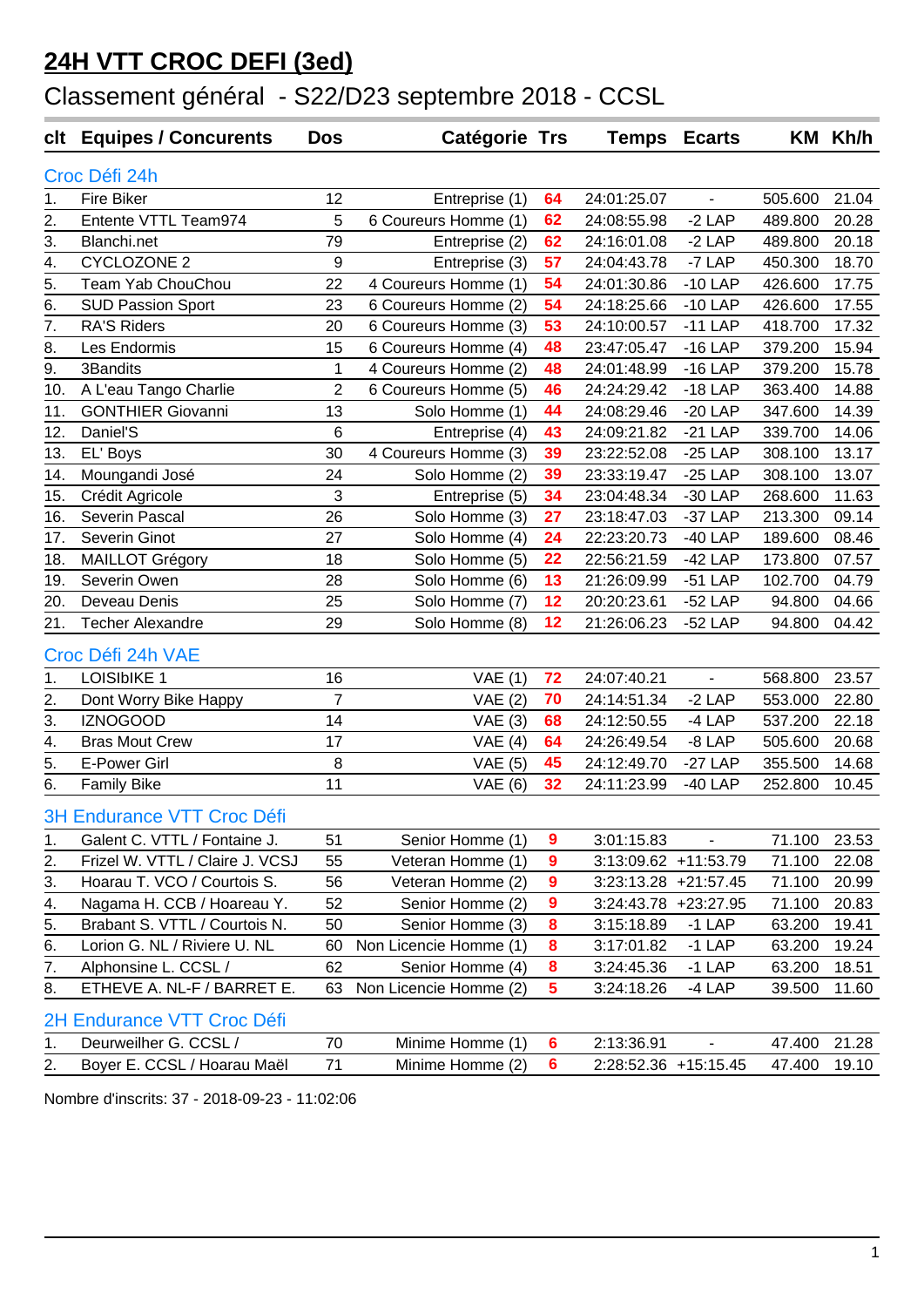### **24H VTT CROC DEFI (3ed)**

## Classement catégorie - S22/D23 septembre 2018 - CCSL

| <b>Classement</b>         | <b>Nom</b>                              | <b>Dos</b>     | <b>Trs</b>       | <b>Temps</b> | <b>Eccarts</b>           | Km/h   |
|---------------------------|-----------------------------------------|----------------|------------------|--------------|--------------------------|--------|
| Croc Défi 24h             |                                         |                |                  |              |                          |        |
| <b>Solo Homme</b>         |                                         |                |                  |              |                          |        |
| 1.                        | <b>GONTHIER Giovanni</b>                | 13             | 44               | 24:08:29.46  | $\overline{\phantom{a}}$ | 14.398 |
| 2.                        | Moungandi José                          | 24             | 39               | 23:33:19.47  | $-5$ LAP                 | 13.079 |
| $\overline{3}$ .          | Severin Pascal                          | 26             | 27               | 23:18:47.03  | $-17$ LAP                | 09.149 |
| $\overline{4}$ .          | Severin Ginot                           | 27             | 24               | 22:23:20.73  | $-20$ LAP                | 08.468 |
| $\overline{5}$ .          | <b>MAILLOT Grégory</b>                  | 18             | 22               | 22:56:21.59  | $-22$ LAP                | 07.576 |
| 6.                        | Severin Owen                            | 28             | 13               | 21:26:09.99  | $-31$ LAP                | 04.791 |
| $\overline{7}$ .          | Deveau Denis                            | 25             | 12               | 20:20:23.61  | $-32$ LAP                | 04.660 |
| $\overline{8}$ .          | <b>Techer Alexandre</b>                 | 29             | 12               | 21:26:06.23  | $-32$ LAP                | 04.422 |
| <b>4 Coureurs Homme</b>   |                                         |                |                  |              |                          |        |
| 1.                        | Team Yab ChouChou                       | 22             | 54               | 24:01:30.86  | $\overline{\phantom{a}}$ | 17.756 |
| $\frac{2}{3}$ .           | 3Bandits                                | 1              | 48               | 24:01:48.99  | $-6$ LAP                 | 15.780 |
|                           | EL' Boys                                | 30             | 39               | 23:22:52.08  | $-15$ LAP                | 13.177 |
| <b>6 Coureurs Homme</b>   |                                         |                |                  |              |                          |        |
| 1.                        | Entente VTTL Team974                    | 5              | 62               | 24:08:55.98  | $\blacksquare$           | 20.282 |
|                           | <b>SUD Passion Sport</b>                | 23             | 54               | 24:18:25.66  | $-8$ LAP                 | 17.550 |
| $\frac{2}{3}$ .<br>4.     | <b>RA'S Riders</b>                      | 20             | 53               | 24:10:00.57  | $-9$ LAP                 | 17.325 |
|                           | Les Endormis                            | 15             | 48               | 23:47:05.47  | $-14$ LAP                | 15.942 |
| $\overline{5}$ .          | A L'eau Tango Charlie                   | $\overline{2}$ | 46               | 24:24:29.42  | $-16$ LAP                | 14.888 |
| <b>Entreprise</b>         |                                         |                |                  |              |                          |        |
| $\overline{1}$ .          | <b>Fire Biker</b>                       | 12             | 64               | 24:01:25.07  | $\blacksquare$           | 21.045 |
| $\overline{2}$ .          | Blanchi.net                             | 79             | 62               | 24:16:01.08  | $-2$ LAP                 | 20.183 |
| $\overline{3}$ .          | <b>CYCLOZONE 2</b>                      | 9              | 57               | 24:04:43.78  | -7 LAP                   | 18.701 |
| 4.                        | Daniel'S                                | 6              | 43               | 24:09:21.82  | $-21$ LAP                | 14.062 |
| 5.                        | Crédit Agricole                         | 3              | 34               | 23:04:48.34  | $-30$ LAP                | 11.637 |
| <b>Croc Défi 24h VAE</b>  |                                         |                |                  |              |                          |        |
| <b>VAE</b>                |                                         |                |                  |              |                          |        |
| 1.                        | <b>LOISIbIKE 1</b>                      | 16             | 72               | 24:07:40.21  |                          | 23.574 |
| 2.                        | Dont Worry Bike Happy                   | $\overline{7}$ | 70               | 24:14:51.34  | $-2$ LAP                 | 22.806 |
| 3.                        | <b>IZNOGOOD</b>                         | 14             | 68               | 24:12:50.55  | $-4$ LAP                 | 22.185 |
|                           | <b>Bras Mout Crew</b>                   | 17             | 64               | 24:26:49.54  | $-8$ LAP                 | 20.681 |
| $\frac{4}{5}$             | <b>E-Power Girl</b>                     | 8              | 45               | 24:12:49.70  | $-27$ LAP                | 14.681 |
| 6.                        | <b>Family Bike</b>                      | 11             | 32               | 24:11:23.99  | $-40$ LAP                | 10.450 |
|                           |                                         |                |                  |              |                          |        |
|                           | <b>3H Endurance VTT Croc Défi</b>       |                |                  |              |                          |        |
| <b>Senior Homme</b>       |                                         |                |                  |              |                          |        |
| 1.                        | Galent C. VTTL / Fontaine J. VCO        | 51             | $\boldsymbol{9}$ | 3:01:15.83   |                          | 23.534 |
| $\overline{2}$ .          | Nagama H. CCB / Hoareau Y. SMVC         | 52             | $\boldsymbol{9}$ | 3:24:43.78   | $+23:27.95$              | 20.837 |
| $\overline{3}$ .          | Brabant S. VTTL / Courtois N. VTTL      | 50             | 8                | 3:15:18.89   | $-1$ LAP                 | 19.414 |
| 4.                        | Alphonsine L. CCSL / Alphonsine B. CCSL | 62             | 8                | 3:24:45.36   | $-1$ LAP                 | 18.519 |
| <b>Non Licencie Homme</b> |                                         |                |                  |              |                          |        |
| 1.                        | Lorion G. NL / Riviere U. NL            | 60             | 8                | 3:17:01.82   | $\blacksquare$           | 19.245 |
| 2.                        | ETHEVE A. NL-F / BARRET E. NL-F         | 63             | 5                | 3:24:18.26   | $-3$ LAP                 | 11.600 |